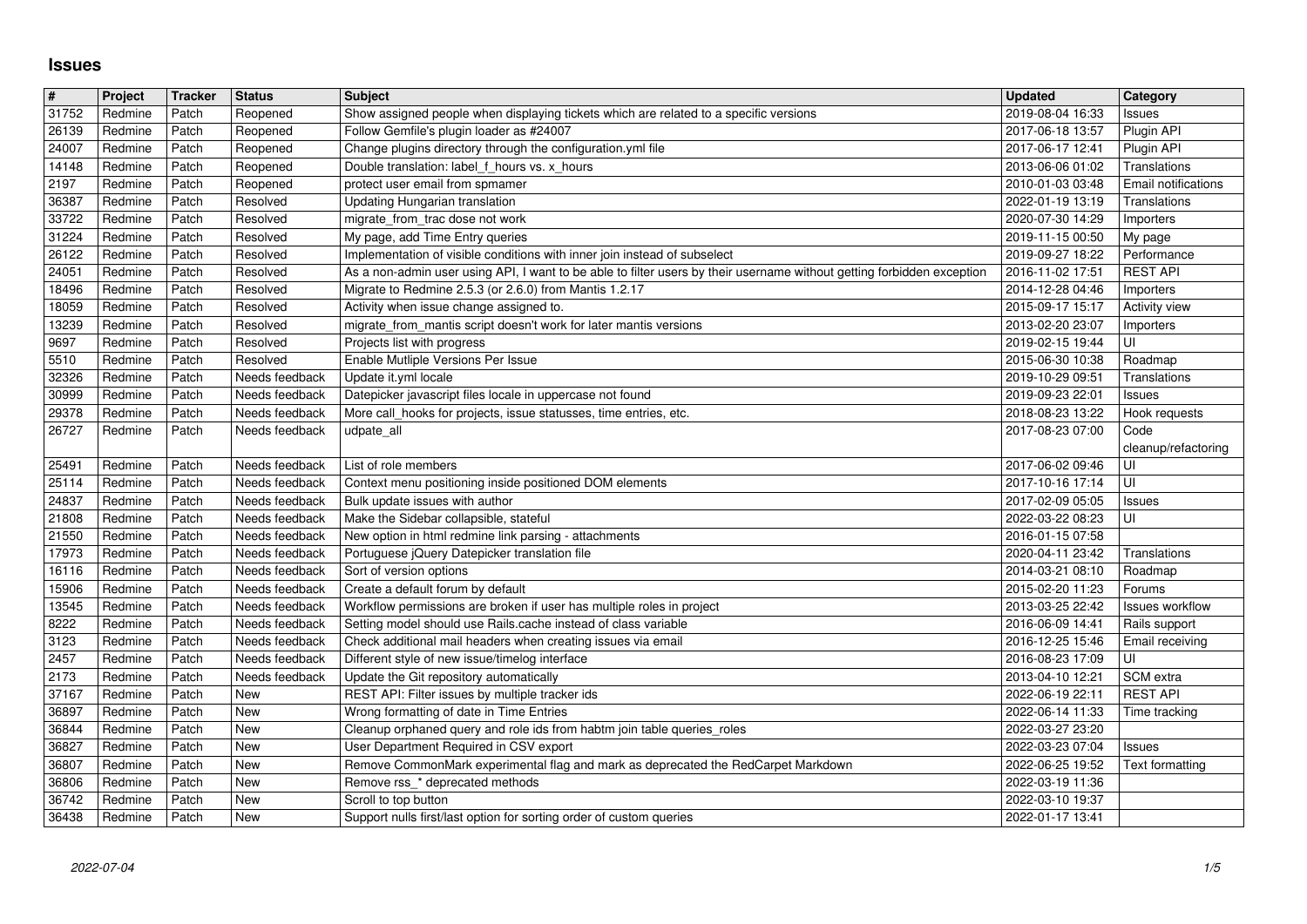| $\overline{\boldsymbol{H}}$ | Project            | <b>Tracker</b> | <b>Status</b> | Subject                                                                                                                                                                         | <b>Updated</b>                       | Category                          |
|-----------------------------|--------------------|----------------|---------------|---------------------------------------------------------------------------------------------------------------------------------------------------------------------------------|--------------------------------------|-----------------------------------|
| 36265<br>36258              | Redmine<br>Redmine | Patch<br>Patch | New<br>New    | More flexible options for issue notifications<br>Support revision without any message                                                                                           | 2021-12-01 10:27<br>2022-07-03 04:44 | <b>SCM</b>                        |
| 36182                       | Redmine            | Patch          | New           | Show notifications for all Redmine users                                                                                                                                        | 2022-06-30 06:27                     | Administration                    |
| 36135<br>35946              | Redmine<br>Redmine | Patch<br>Patch | New<br>New    | Setting partially independent start-date, end-date, priority and done ratio in parent tickets when subtasking<br>Mark project categories as "inactive"                          | 2021-11-03 17:06<br>2021-10-01 11:29 | <b>Issues</b><br>Project settings |
| 35919                       | Redmine            | Patch          | New           | Illumination of overdue closed issues                                                                                                                                           | 2021-09-24 21:26                     | Issues planning                   |
| 35816<br>35772              | Redmine<br>Redmine | Patch<br>Patch | New<br>New    | Patch to add Postgis adapter support<br>Change the background color of tables written in Wiki notation                                                                          | 2021-09-01 22:41<br>2021-08-18 07:32 | Database<br>UI                    |
| 35769                       | Redmine            | Patch          | New           | Add a Revision (Changeset) API end-point with support for inclusion of associated issues                                                                                        | 2021-08-17 12:20                     | <b>REST API</b>                   |
| 35674<br>35648              | Redmine<br>Redmine | Patch<br>Patch | New<br>New    | Several improvements (with fixes of inconsistencies) for the issues show view<br>Changelog generator should allow merging two or more versions                                  | 2021-08-22 05:17<br>2021-08-01 10:15 | l UI                              |
| 35613                       | Redmine            | Patch          | New           | German translation update of Wiki syntax help                                                                                                                                   | 2021-11-15 14:37                     | Translations                      |
| 35536<br>35450              | Redmine<br>Redmine | Patch<br>Patch | New<br>New    | Use webpack to improve javascripts and stylesheets management<br>Fixed an error message when registering an email address for a disallowed email domain                         | 2022-01-05 08:00<br>2021-06-24 04:00 | Code                              |
|                             |                    |                |               |                                                                                                                                                                                 |                                      | cleanup/refactoring               |
| 35373<br>35268              | Redmine<br>Redmine | Patch<br>Patch | New<br>New    | Improve project deletion warning text<br>Issue.acts_as_searchable columns option cleanup                                                                                        | 2021-06-26 12:05<br>2021-05-20 16:29 | UI<br>Code                        |
|                             |                    |                |               |                                                                                                                                                                                 |                                      | cleanup/refactoring               |
| 35217<br>34924              | Redmine<br>Redmine | Patch<br>Patch | New<br>New    | Replace use of Digest:: MD5 / Digest:: SHA1 with ActiveSupport:: Digest<br>Tamil India language files                                                                           | 2021-05-07 15:14<br>2022-06-24 09:55 | Translations                      |
| 34654                       | Redmine            | Patch          | New           | Accounting for the closing date of the issue when calculating the overdue                                                                                                       | 2021-02-01 05:41                     | Issues planning                   |
| 34426<br>34218              | Redmine<br>Redmine | Patch<br>Patch | New<br>New    | Issue Categories sortable<br>Increase size of value field in settings                                                                                                           | 2022-01-04 10:30<br>2020-11-03 11:21 | Issues<br>Database                |
| 34146                       | Redmine            | Patch          | New           | Implementation                                                                                                                                                                  | 2020-10-20 22:35                     | Custom fields                     |
| 34061<br>33968              | Redmine<br>Redmine | Patch<br>Patch | New<br>New    | Update locales for Vietnamese language<br><b>Incorrect Polish translations</b>                                                                                                  | 2020-10-25 04:43<br>2021-02-28 06:23 | Translations<br>Translations      |
| 33938                       | Redmine            | Patch          | New           | Add missing fixtures to IssueNestedSetTest                                                                                                                                      | 2020-09-14 02:20                     | Code                              |
| 33910                       | Redmine            | Patch          | New           | Rendering bug in Chrome Windows and Linux when pressing PageUp in Textarea                                                                                                      | 2020-08-26 17:45                     | cleanup/refactoring<br>UI         |
| 33774                       | Redmine            | Patch          | New           | Update Russian translation                                                                                                                                                      | 2020-07-29 10:17                     | Translations                      |
| 33726<br>33660              | Redmine<br>Redmine | Patch<br>Patch | New<br>New    | <b>Translate Vietnamese</b><br>Information text on sudo password entry                                                                                                          | 2021-11-03 09:44<br>2022-06-25 09:50 | Translations<br>Accounts /        |
|                             |                    |                |               |                                                                                                                                                                                 |                                      | authentication                    |
| 33638<br>33554              | Redmine<br>Redmine | Patch<br>Patch | New<br>New    | Default value for Welcome text setting<br>Fix by date weekly filter query to use Setting.start_of_week                                                                          | 2020-06-22 15:11<br>2020-11-30 07:13 | UI<br>Issues filter               |
| 33457                       | Redmine            | Patch          | New           | Croatian translations for v4.1.1                                                                                                                                                | 2020-05-16 23:38                     | Translations                      |
| 33440<br>33431              | Redmine<br>Redmine | Patch<br>Patch | New<br>New    | Emails not being processed because of<br>Better performance for Time entries without issue and activity filters                                                                 | 2021-04-30 15:58<br>2020-05-12 16:24 | Email receiving<br>Performance    |
| 33413                       | Redmine            | Patch          | New           | Complete Hungarian/magyar hu.yml for Redmine 4.1.1                                                                                                                              | 2020-05-07 16:09                     | Translations                      |
| 33211<br>33118              | Redmine<br>Redmine | Patch<br>Patch | New<br>New    | Include block columns (ex: Description, Last notes) in CSV export when option "All columns" is selected<br>Detect plain diffs in e-mail submitted issues and map to attachments | 2021-03-28 19:53<br>2020-09-13 05:08 | Email receiving                   |
| 33117                       | Redmine            | Patch          | New           | Redirect to users_path instead of edit_user_path in order to avoid confusion                                                                                                    | 2020-06-15 11:04                     | Accounts /<br>authentication      |
|                             |                    |                |               |                                                                                                                                                                                 |                                      |                                   |
|                             |                    |                |               |                                                                                                                                                                                 |                                      |                                   |
|                             |                    |                |               |                                                                                                                                                                                 |                                      |                                   |
|                             |                    |                |               |                                                                                                                                                                                 |                                      |                                   |
|                             |                    |                |               |                                                                                                                                                                                 |                                      |                                   |
|                             |                    |                |               |                                                                                                                                                                                 |                                      |                                   |
|                             |                    |                |               |                                                                                                                                                                                 |                                      |                                   |
|                             |                    |                |               |                                                                                                                                                                                 |                                      |                                   |
|                             |                    |                |               |                                                                                                                                                                                 |                                      |                                   |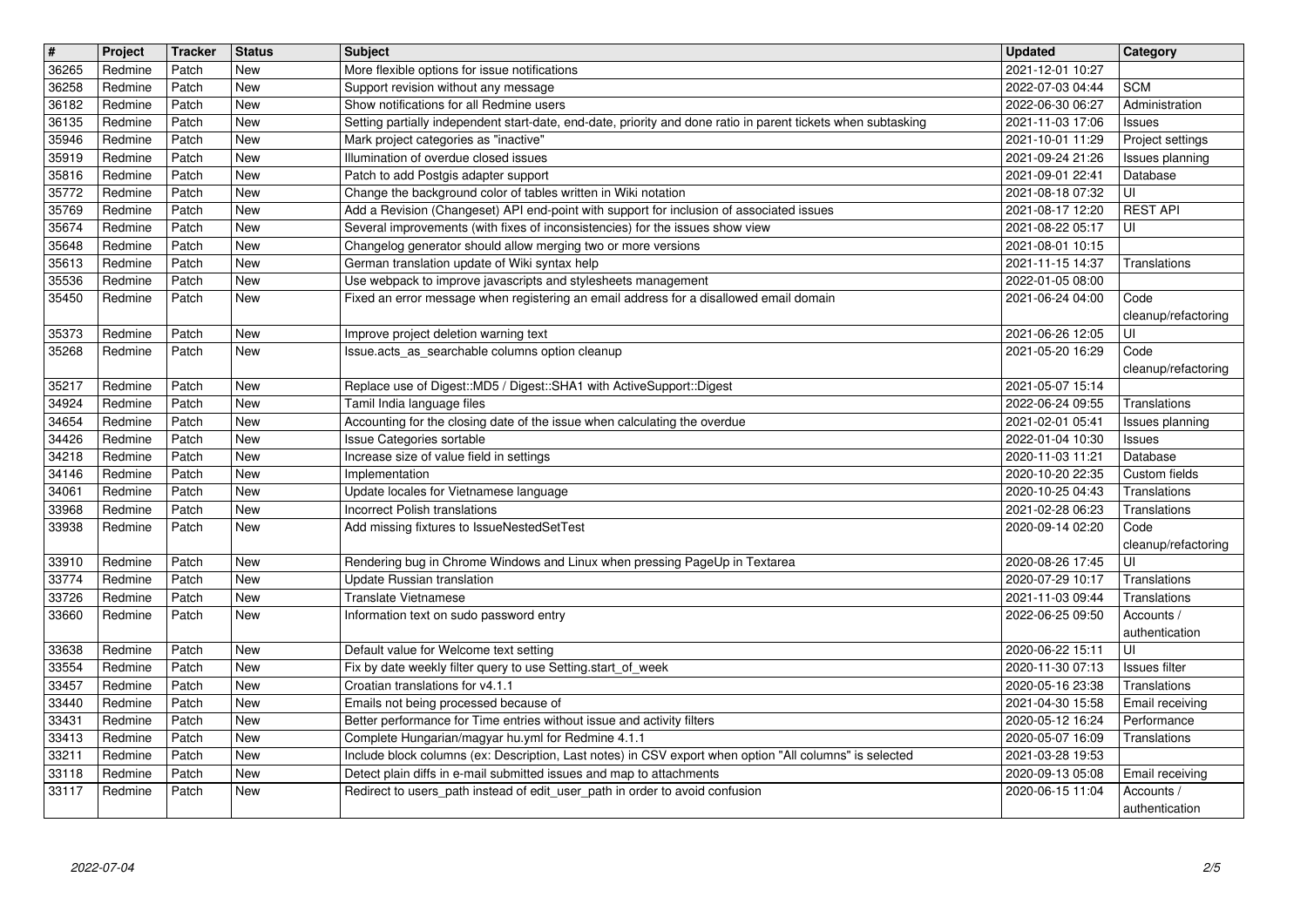| $\boxed{\textcolor{blue}{\#}}$ | Project<br>Redmine | Tracker<br>Patch | <b>Status</b><br>New | <b>Subject</b><br>Korean translation update for 4.1-stable                                                                                  | <b>Updated</b><br>2020-03-10 14:07   | Category<br>Translations                            |
|--------------------------------|--------------------|------------------|----------------------|---------------------------------------------------------------------------------------------------------------------------------------------|--------------------------------------|-----------------------------------------------------|
| 33074<br>32961                 | Redmine            | Patch            | New                  | Make group names clickable in permissions report                                                                                            | 2020-02-07 03:24                     | Administration                                      |
| 32951<br>32847                 | Redmine<br>Redmine | Patch<br>Patch   | New<br>New           | Issue Statuses sortable by name and position<br>Ability to add custom css classes to body tag                                               | 2020-02-05 00:49<br>2020-02-11 16:14 | Administration<br>Plugin API                        |
| 32747                          | Redmine            | Patch            | New                  | Fix wrong translation for "time entries" in redmine 4.1.0                                                                                   | 2020-01-11 15:11                     | Translations                                        |
| 32548<br>32523                 | Redmine<br>Redmine | Patch<br>Patch   | New<br>New           | Add new hook in projects/settings/_issues.html.erb for custom fields<br>Improve javascript performances on query edition                    | 2019-12-05 05:57<br>2019-12-12 13:05 | Hook requests<br>Performance                        |
| 32522                          | Redmine            | Patch            | New                  | Add Project.find_by_name to target_project                                                                                                  | 2019-11-29 14:06                     | Email receiving                                     |
| 32461<br>32435                 | Redmine<br>Redmine | Patch<br>Patch   | New<br>New           | Allow Redmine: My Page to be overriden in plugins<br>Change Russian translation for "Submit"                                                | 2019-11-15 00:48<br>2022-07-02 10:40 | My page<br>Translations                             |
| 32405                          | Redmine            | Patch            | New                  | Updating sq translation                                                                                                                     | 2022-01-06 14:38                     | Translations                                        |
| 32381<br>32370                 | Redmine<br>Redmine | Patch<br>Patch   | New<br>New           | Wiki preview : manage dynamic content<br>Action menu on issues details should not flip with the history order                               | 2022-07-04 04:03<br>2019-12-22 17:35 | Wiki<br>UI                                          |
| 32296                          | Redmine            | Patch            | New                  | Ignore rubocop offense                                                                                                                      | 2021-10-28 05:55                     | Code<br>cleanup/refactoring                         |
| 32166                          | Redmine            | Patch            | New                  | Rounded corners on table.gantt-table                                                                                                        | 2019-10-03 14:45                     | UI                                                  |
| 32163<br>32162                 | Redmine<br>Redmine | Patch<br>Patch   | New<br>New           | Update locales for Vietnamese<br>Improved progress bars for issues and versions                                                             | 2019-10-06 04:13<br>2019-09-28 13:41 | Translations<br>UI                                  |
| 32155                          | Redmine            | Patch            | New                  | Fix the overflow problems in project jump                                                                                                   | 2019-09-26 18:12                     | UI                                                  |
| 32142<br>32132                 | Redmine<br>Redmine | Patch<br>Patch   | New<br>New           | Send notification when a user is created via LDAP on-the-fly user creation<br>Replace gantt primitives with CSS generated vector primitives | 2019-09-26 02:39<br>2019-09-26 06:55 | <b>Email notifications</b><br>UI                    |
| 32115                          | Redmine            | Patch            | New                  | Move search bar and project selector to the top bar                                                                                         | 2019-09-23 05:52                     | UI                                                  |
| 32114<br>32109                 | Redmine<br>Redmine | Patch<br>Patch   | New<br>New           | Give project list cards the same background like grid cells in many other views<br>Obey sub-task sharing settings on new issue creation     | 2019-09-23 01:35<br>2021-11-24 23:37 | UI<br><b>Issues</b>                                 |
| 32106                          | Redmine            | Patch            | New<br>New           | Slightly restyled ajax loading indicator<br>Context menu to match the rest of the flyout styling                                            | 2019-09-27 17:19                     | UI<br>UI                                            |
| 32105<br>32100                 | Redmine<br>Redmine | Patch<br>Patch   | New                  | Fixed and added roundiness to the "plus" (+) flyout menu and it's child elements                                                            | 2019-09-26 17:25<br>2019-09-26 17:31 | UI                                                  |
| 32099<br>32021                 | Redmine<br>Redmine | Patch<br>Patch   | <b>New</b><br>New    | Fix inconsistent gap sizes on My page<br>Give project description, homepage and custom fields an own box too                                | 2019-09-23 06:21<br>2019-09-17 12:15 | UI<br>UI                                            |
| 32018                          | Redmine            | Patch            | New                  | Visually consolidate project selector and the popup box with the projects                                                                   | 2019-09-04 19:16                     | UI                                                  |
| 32017<br>32016                 | Redmine<br>Redmine | Patch<br>Patch   | New<br>New           | A much happier blue palette for the header (#header + #top-menu)<br>Rounded coreners on roadmap's progress bar                              | 2019-09-06 21:03<br>2019-10-06 11:04 | UI<br>UI                                            |
| 31987                          | Redmine            | Patch            | New                  | Add rake task which synchronize all revisions in repositories related with all active projects                                              | 2021-03-28 16:58                     | <b>SCM</b>                                          |
| 31573<br>31505                 | Redmine<br>Redmine | Patch<br>Patch   | New<br>New           | Show each journal entry from issue history in a box<br>Mark edited journal notes as "Edited"                                                | 2019-07-05 22:35<br>2022-03-18 19:44 | UI<br>Issues                                        |
| 31385                          | Redmine            | Patch            | New                  | Formating toolbar : new color tools                                                                                                         | 2019-09-16 16:48                     | UI                                                  |
| 31283<br>31151                 | Redmine<br>Redmine | Patch<br>Patch   | New<br>New           | Assign ticket comment by subaddress<br>Add AppServer to Technical Information page                                                          | 2019-04-30 17:36<br>2019-04-05 14:49 | Email receiving<br>Administration                   |
| 31079<br>31076                 | Redmine<br>Redmine | Patch<br>Patch   | New<br>New           | Clean up login form with placeholders<br>Issues CSV / PDF export via ActiveJob                                                              | 2019-04-02 11:37<br>2022-03-20 22:24 | $\overline{\overline{\mathsf{u}}}$<br><b>Issues</b> |
| 30971<br>30919                 | Redmine<br>Redmine | Patch<br>Patch   | New<br><b>New</b>    | principals_options_for_select does not select user when user id is numeric<br>Group Issues Custom Fields - (Form like Issues)               | 2019-03-06 11:59<br>2021-08-24 12:33 | <b>Issues</b>                                       |
|                                |                    |                  |                      |                                                                                                                                             |                                      |                                                     |
|                                |                    |                  |                      |                                                                                                                                             |                                      |                                                     |
|                                |                    |                  |                      |                                                                                                                                             |                                      |                                                     |
|                                |                    |                  |                      |                                                                                                                                             |                                      |                                                     |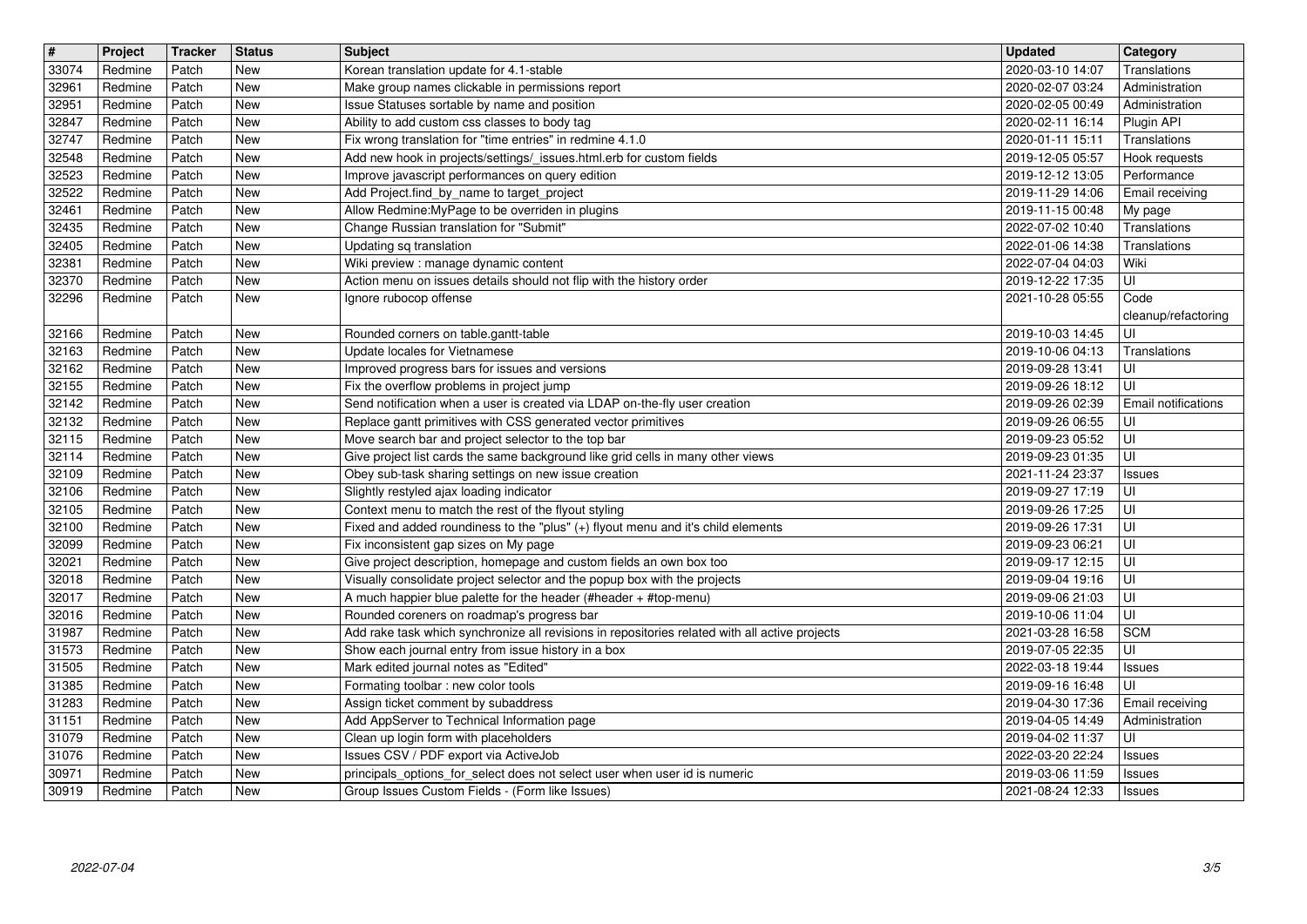| $\sqrt{\frac{4}{15}}$<br>30757 | Project<br>Redmine | <b>Tracker</b><br>Patch | <b>Status</b><br>New     | <b>Subject</b><br>LDAP Contextless login in Active Directory                                                                                                                               | <b>Updated</b><br>2019-02-13 22:28   | Category<br>Accounts /            |
|--------------------------------|--------------------|-------------------------|--------------------------|--------------------------------------------------------------------------------------------------------------------------------------------------------------------------------------------|--------------------------------------|-----------------------------------|
| 30739                          | Redmine            | Patch                   | New                      | Project Custom Fields configuration : split by tracker                                                                                                                                     | 2019-12-10 19:02                     | authentication<br>Custom fields   |
| 30730<br>30451                 | Redmine<br>Redmine | Patch<br>Patch          | <b>New</b><br>New        | [Revision view] Place link to add a related issue next to the heading<br>Move #main-menu outside of the #header to follow directly after the #header insetad                               | 2019-02-15 18:12<br>2019-01-23 23:23 | ΙUΙ<br>ΙUΙ                        |
| 30433                          | Redmine            | Patch                   | <b>New</b>               | Flash notices to behave like flash notices :)                                                                                                                                              | 2019-01-29 10:52                     | UI                                |
| 30262<br>30167                 | Redmine<br>Redmine | Patch<br>Patch          | New<br><b>New</b>        | Show 'Add filter' dropdown menu as button beneath the filters<br>Replace ajax-indicator with a waiting cursor                                                                              | 2019-05-25 05:54<br>2018-12-09 23:23 | ΙUΙ<br>UI                         |
| 30071                          | Redmine            | Patch                   | <b>New</b>               | Show parent projects when filtering in the project jump box                                                                                                                                | 2019-06-20 18:43                     | UI                                |
| 30026<br>29892                 | Redmine<br>Redmine | Patch<br>Patch          | <b>New</b><br><b>New</b> | macros and textile at pdf export in custom field<br>API Query. Retrieve specified columns                                                                                                  | 2019-04-29 13:22<br>2018-11-01 15:35 | PDF export<br><b>REST API</b>     |
| 29885<br>29830                 | Redmine<br>Redmine | Patch<br>Patch          | New<br><b>New</b>        | Fix 403 error while adding new watchers when selected issues in context_menu from different projects<br>Issue CSV export options: checkboxes have no effect for columns activated in query | 2018-12-30 06:11<br>2022-03-19 12:59 | <b>Issues</b><br><b>Issues</b>    |
| 29738                          | Redmine            | Patch                   | <b>New</b>               | Add last_updated_by feature in issues index api                                                                                                                                            | 2018-10-06 14:49                     | <b>REST API</b>                   |
| 29692<br>29649                 | Redmine<br>Redmine | Patch<br>Patch          | <b>New</b><br>New        | Bosnian localization update<br>Rake task to export wiki to HTML/PDF                                                                                                                        | 2019-04-06 09:05<br>2022-06-02 15:25 | Translations<br>Wiki              |
| 29594                          | Redmine            | Patch                   | New                      | Add view hook to insert content between issue details associated changeset section                                                                                                         | 2018-10-11 01:25                     | Hook requests                     |
| 29424<br>29263                 | Redmine<br>Redmine | Patch<br>Patch          | <b>New</b><br><b>New</b> | Convert migration file from 4.2 to 5.2<br>Move issue attributes to their own section in issue page                                                                                         | 2018-08-22 13:44<br>2019-06-20 18:22 | Database<br>UI                    |
| 29245                          | Redmine            | Patch                   | <b>New</b>               | Gender neutralized child/parent adjectives for some latin languages                                                                                                                        | 2018-07-25 22:12                     | 118n                              |
| 29216<br>29185                 | Redmine<br>Redmine | Patch<br>Patch          | New<br><b>New</b>        | Replace the searchbox label in the header with a placeholder<br>Add my_page to the application menu                                                                                        | 2019-10-03 14:29<br>2018-07-05 18:03 | UI<br>UI                          |
| 29184                          | Redmine            | Patch                   | <b>New</b>               | Add home to the application menu                                                                                                                                                           | 2020-12-09 18:32                     | UI                                |
| 29171<br>29045                 | Redmine<br>Redmine | Patch<br>Patch          | <b>New</b><br>New        | Add missing index to custom_values<br>Change Japanese translation for Tracker                                                                                                              | 2018-07-04 14:42<br>2018-12-18 17:06 | Performance<br>Translations       |
| 28861                          | Redmine            | Patch                   | <b>New</b>               | Add a date item to the context menu                                                                                                                                                        | 2020-02-19 08:39                     | UI                                |
| 28771<br>28618                 | Redmine<br>Redmine | Patch<br>Patch          | <b>New</b><br><b>New</b> | Allow adding multiple entities when performing multiple searches in modals<br>Datepicker is called incorrectly                                                                             | 2018-05-22 06:28<br>2018-07-01 06:31 | UI<br>Calendar                    |
| 28509                          | Redmine            | Patch                   | <b>New</b>               | hu.yml for Redmine 3.4                                                                                                                                                                     | 2019-01-23 05:03                     | Translations                      |
| 28243<br>28025                 | Redmine<br>Redmine | Patch<br>Patch          | <b>New</b><br><b>New</b> | Consistent interface for Principal.member_of and not_member_of<br>Access project jump box with hotkey                                                                                      | 2018-02-25 20:46<br>2019-11-20 14:27 | UI                                |
| 27917                          | Redmine            | Patch                   | New                      | Use Ruby 2.4.3 on the CI server                                                                                                                                                            | 2018-01-09 05:47                     | Website                           |
| 27678                          | Redmine            | Patch                   | <b>New</b>               | Make "Check all / Uncheck all" link noticeable                                                                                                                                             | 2017-12-25 10:51                     | (redmine.org)<br>ΙUΙ              |
| 27589                          | Redmine            | Patch                   | New                      | Request for a hook under the project members list (Project / Settings / Members tab)                                                                                                       | 2017-11-20 12:51                     | Hook requests                     |
| 27559<br>27510                 | Redmine<br>Redmine | Patch<br>Patch          | <b>New</b><br><b>New</b> | Default branch should be always first in the graph<br>Groups active method                                                                                                                 | 2017-12-18 04:50<br>2017-12-10 11:29 | <b>SCM</b><br>Groups              |
| 27346                          | Redmine            | Patch                   | <b>New</b>               | Use the new pagination style for the calendars view                                                                                                                                        | 2019-05-08 07:08                     | Calendar                          |
| 27212<br>26819                 | Redmine<br>Redmine | Patch<br>Patch          | New<br><b>New</b>        | When deleting the projects category, its name should be represented in the confirmation dialog.<br>Create related issue button                                                             | 2017-10-17 13:28<br>2017-09-01 15:46 | Project settings<br><b>Issues</b> |
| 26714                          | Redmine            | Patch                   | New                      | pluck instead of map in issue_query                                                                                                                                                        | 2021-03-12 09:38                     | Code                              |
| 26685                          | Redmine            | Patch                   | <b>New</b>               | Check of child classes of all levels is added for Redmine::SubclassFactory::ClassMethods                                                                                                   | 2017-08-14 17:01                     | cleanup/refactoring               |
|                                |                    |                         |                          |                                                                                                                                                                                            |                                      |                                   |
|                                |                    |                         |                          |                                                                                                                                                                                            |                                      |                                   |
|                                |                    |                         |                          |                                                                                                                                                                                            |                                      |                                   |
|                                |                    |                         |                          |                                                                                                                                                                                            |                                      |                                   |
|                                |                    |                         |                          |                                                                                                                                                                                            |                                      |                                   |
|                                |                    |                         |                          |                                                                                                                                                                                            |                                      |                                   |
|                                |                    |                         |                          |                                                                                                                                                                                            |                                      |                                   |
|                                |                    |                         |                          |                                                                                                                                                                                            |                                      |                                   |
|                                |                    |                         |                          |                                                                                                                                                                                            |                                      |                                   |
|                                |                    |                         |                          |                                                                                                                                                                                            |                                      |                                   |
|                                |                    |                         |                          |                                                                                                                                                                                            |                                      |                                   |
|                                |                    |                         |                          |                                                                                                                                                                                            |                                      |                                   |
|                                |                    |                         |                          |                                                                                                                                                                                            |                                      |                                   |
|                                |                    |                         |                          |                                                                                                                                                                                            |                                      |                                   |
|                                |                    |                         |                          |                                                                                                                                                                                            |                                      |                                   |
|                                |                    |                         |                          |                                                                                                                                                                                            |                                      |                                   |
|                                |                    |                         |                          |                                                                                                                                                                                            |                                      |                                   |
|                                |                    |                         |                          |                                                                                                                                                                                            |                                      |                                   |
|                                |                    |                         |                          |                                                                                                                                                                                            |                                      |                                   |
|                                |                    |                         |                          |                                                                                                                                                                                            |                                      |                                   |
|                                |                    |                         |                          |                                                                                                                                                                                            |                                      |                                   |
|                                |                    |                         |                          |                                                                                                                                                                                            |                                      |                                   |
|                                |                    |                         |                          |                                                                                                                                                                                            |                                      |                                   |
|                                |                    |                         |                          |                                                                                                                                                                                            |                                      |                                   |
|                                |                    |                         |                          |                                                                                                                                                                                            |                                      |                                   |
|                                |                    |                         |                          |                                                                                                                                                                                            |                                      |                                   |
|                                |                    |                         |                          |                                                                                                                                                                                            |                                      |                                   |